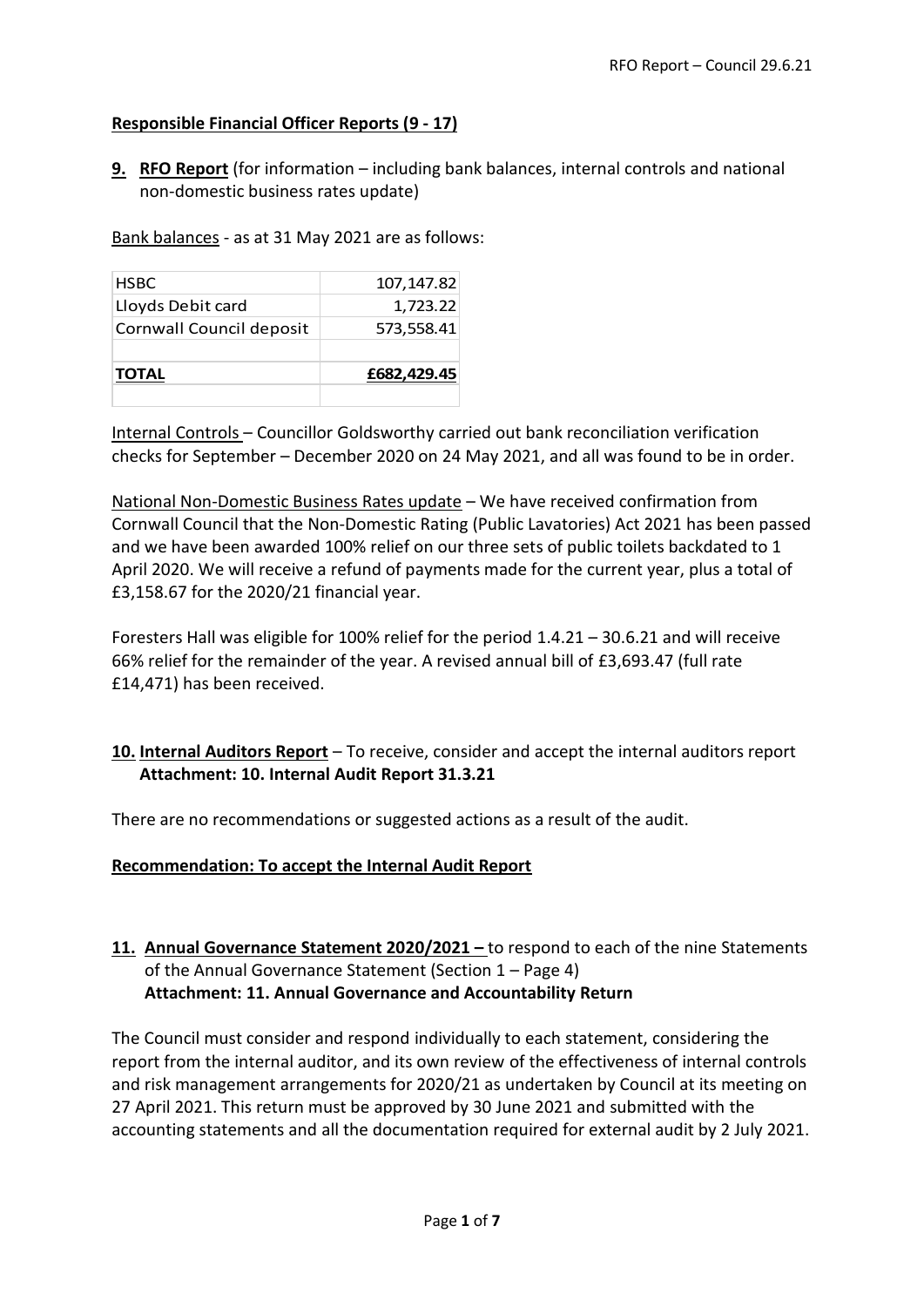In accordance with requirements, the period for the exercise of public rights, when any interested person may inspect or make copies of the accounting records, question the auditor or make an objection, will commence on Thursday 1 July 2021 and end on Wednesday 11 August 2021. Full details will be available on the Town Council website from Wednesday 30 June 2021.

### **Recommendation: To approve the Annual Governance Statement for 2020/21 as completed by the Council for signature by the Chairman and Clerk**

# **12. Accounting Statements 2020/2021** – to consider and approve the Accounting Statements for 2020/2021 signed by the RFO (Section 2 – page 5) **Attachments: 12i. Balance Sheet, 12ii. Income and Expenditure**

The Accounting Statements for 2020/2021 within attachment 11, which have been checked by the internal auditor, are presented for approval. To provide additional information, more traditional balance sheet and income and expenditure reports have also been provided.

# **Recommendation: to approve the Accounting Statements 2020/2021 for signature by the Chairman**

**13. Bank Mandates** – To review the bank signing mandates and confirm signatories

The current bank signing mandates are as follows: HSBC – Councillors Brooks, S Cassidy, Pascoe, Smith, Taylor and Whitty Lloyds - Councillors Brooks, S Cassidy, Pascoe, Smith and Whitty

All are still current councillors and none of those members who stood down in May 2021 were signatories to the accounts.

In 2020 the system was set in place on the HSBC account for Councillors to authorise payments on the account electronically before they can be released, but not activated due to the pandemic and the need to issue authentication devices and provide training. Once the new mandate is confirmed this will be proceeded, and those councillors named will need to have regular online access to meet timescales for payments to be processed.

A non-signatory Councillor, currently Councillor Goldsworthy, should make the bank reconciliation verification checks as part of the system of internal controls.

# **Recommendation: to confirm the signatories to be appointed on the HSBC and Lloyds bank mandates**

**14. Trust Report** – To receive a report on the trusts administered by the town council and confirm the Mayor as a new signatory to the accounts.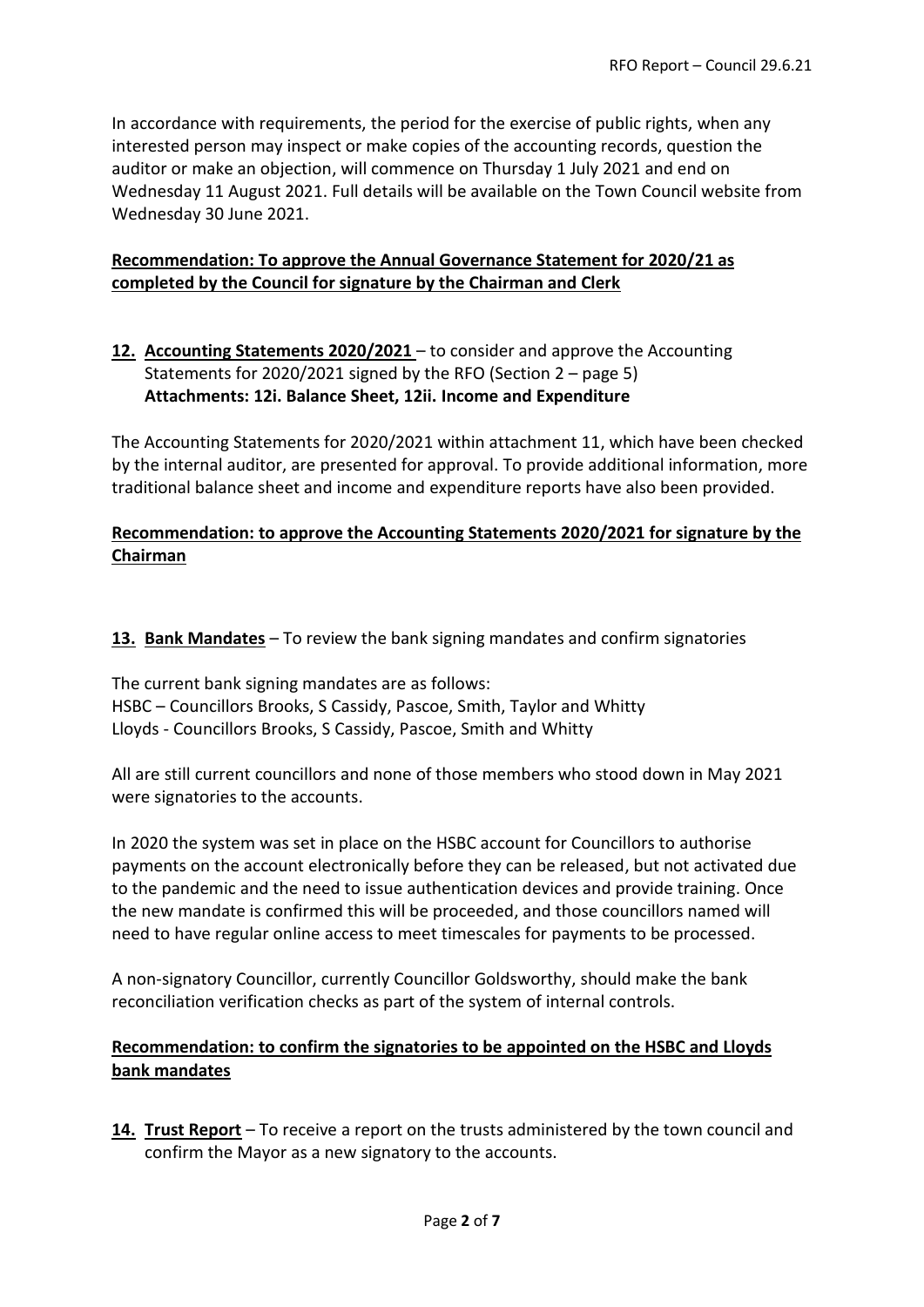End of financial year statements have been received from Santander Bank on the accounts of the funds administered by the Council.

Four grants have been made from the Philip Blamey Trust in 2020/21, including a combined application from Liskeard School and Community College on behalf of a group of students. In total 15 laptops and a printer have been provided to young people in the town to support their education. The deposit account now been closed, and the balance transferred to the current account to fund these.

No new grants have been made on the Eva Bowles Memorial, and no expenditure incurred on the King George V (Thorn Park) Trust during 2020/21.

| <b>Trust</b>    | <b>Account Balance</b>                             | <b>Credits received</b> | Grants/transfers | <b>Balance as at</b> |
|-----------------|----------------------------------------------------|-------------------------|------------------|----------------------|
|                 | as at 31.3.20                                      | for 2020/21             | during 2020/21   | 31.3.21              |
|                 | Philip Blamey Trust - Charity number 269057        |                         |                  |                      |
| Current account | 789.73                                             | 3,734.62                | $-3,639.00$      | 885.35               |
| Deposit account | 3,723.93                                           | 10.69                   | $-3,734.62$      | 0.00                 |
|                 |                                                    |                         |                  |                      |
| Totals          | 4,513.66                                           | 3,745.31                | $-7,373.62$      | 885.35               |
|                 |                                                    |                         |                  |                      |
|                 | Eva Bowles Memorial (not a registered charity)     |                         |                  |                      |
| Current account | 691.56                                             | 0.00                    | 0.00             | 691.56               |
| Deposit account | 2,378.26                                           | 6.42                    | 0.00             | 2,384.68             |
|                 |                                                    |                         |                  |                      |
| Totals          | 3,069.82                                           | 6.42                    | 0.00             | 3,076.24             |
|                 |                                                    |                         |                  |                      |
|                 | King George V (Thorn Park) - Charity number 272490 |                         |                  |                      |
| Current account | 660.91                                             | 0.00                    | 0.00             | 660.91               |
| Deposit account | 2,385.72                                           | 7.32                    | 0.00             | 2,393.04             |
|                 |                                                    |                         |                  |                      |
| Totals          | 3,046.63                                           | 7.32                    | 0.00             | 3,053.95             |
|                 |                                                    |                         |                  |                      |

A summary is provided as follows:

The Trust deeds appoint the Town Clerk and Mayor as trustees; however Santander Bank require a resolution from the Town Council before any changes can be may to the signing mandate.

# **Recommendation: To accept the trust report, to remove the former Mayor Councillor Brooks as a signatory to the accounts, and to approve the current Mayor Councillor S Cassidy as a new signatory to the accounts**

### **15. Budget Monitoring to 31 May 2021** –

- a) To receive and accept a budget report to 31 May 2021 for monitoring purposes.
- b) To review the balance of the elections reserve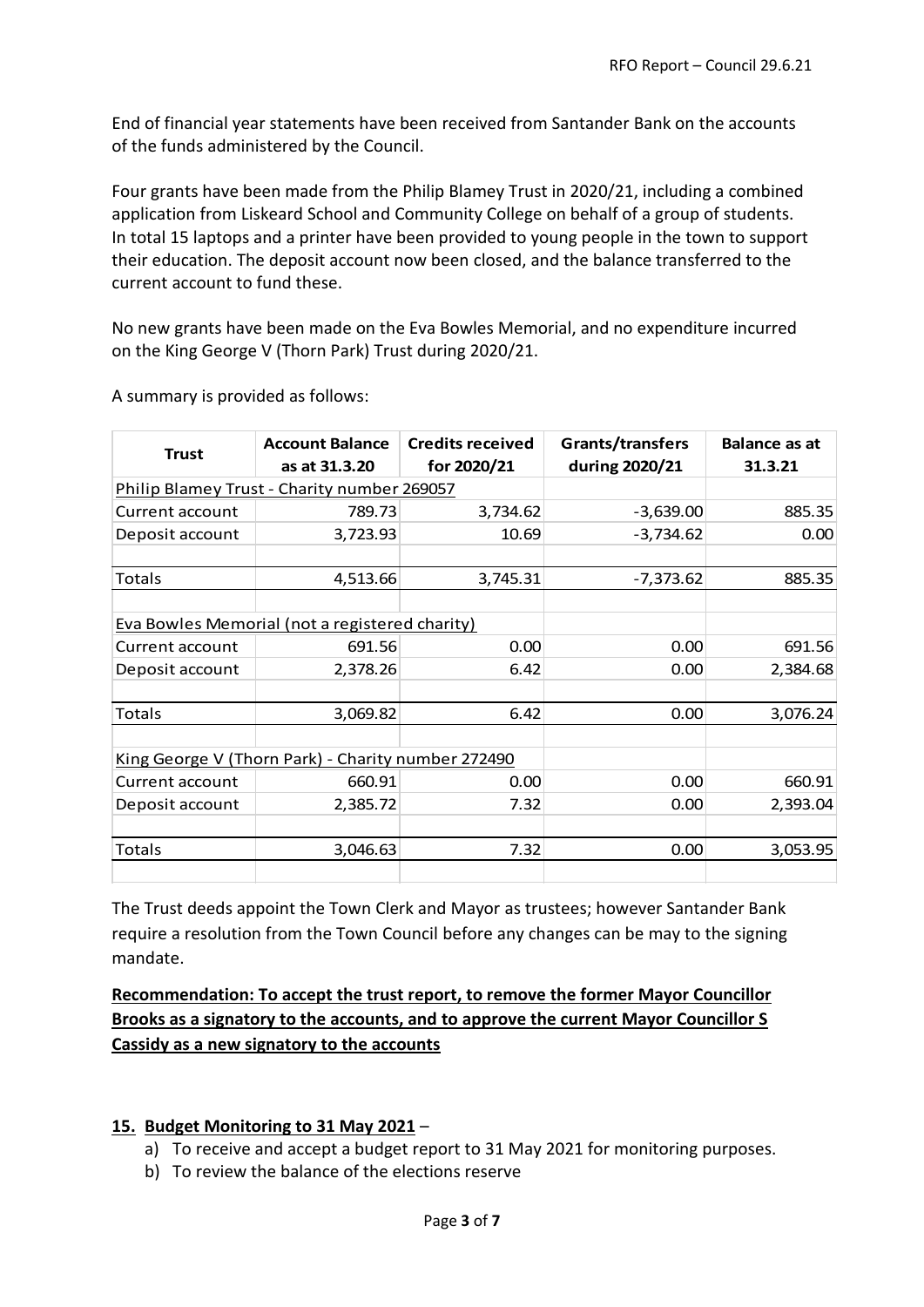### **Attachment: 15. Budget Monitoring Report to 31.5.21**

#### Budget Report for monitoring purposes *On target spend should now be at 16.7%*

The following points should be noted:

- Grants and Donations Received (1100) under the Finance committee budget (Administration 101) includes receipt of the £50,000 grant for Active Travel from the Town Vitality Fund
- All PAYE & NI (4010) and Pension (4020) lines include only one month's expenditure 8.3% as this is paid a month behind until year end. The Finance committee budget for Pensions includes payment of the annual lump sum contribution of £6,100.

### **a) Recommendation: To accept the budget report to 31 May 2021**

#### Elections Reserve

The balance of the Elections reserve (see the balance sheet report – attachment 12i) currently stands at £11,255, and the Council has budgeted a further £1,200 for Election Expenses (4310) in the current financial year. Having now completed the 2021 election process and remaining vacancies being filled by co-option process, the only potential election expenses until 2025 will be if a vacancy occurs and there is a request from electors to hold an election in that ward.

The Council's Reserves Policy (last reviewed in May 2020) states that:

*The Council may hold an Election Reserve, as all reasonable costs of holding town council elections can be fully recharged by Cornwall Council. In the case of contested elections in all three wards the costs can be relatively high (approximately £10,000 in 2017). The maximum value should be no more than £10,000, the balance to be met from annual revenue. This should be accumulated in tranches annually between whole council elections years, with a view to reaching the maximum in the year before whole council elections are due.*

As the balance now exceeds the policy threshold, and there is no anticipated large spend, the Council should consider returning some of these monies to the General Reserve for allocation to other projects as required.

### **b) Recommendation: To agree to return £9,255 (leaving a balance of £2,000) from the Elections Reserve to the General Reserve**

**16. Schedule of Payments - To receive and approve the schedule of payments. Attachment: 16. Schedule of Payments**

#### **Recommendation: to approve the schedule of payments**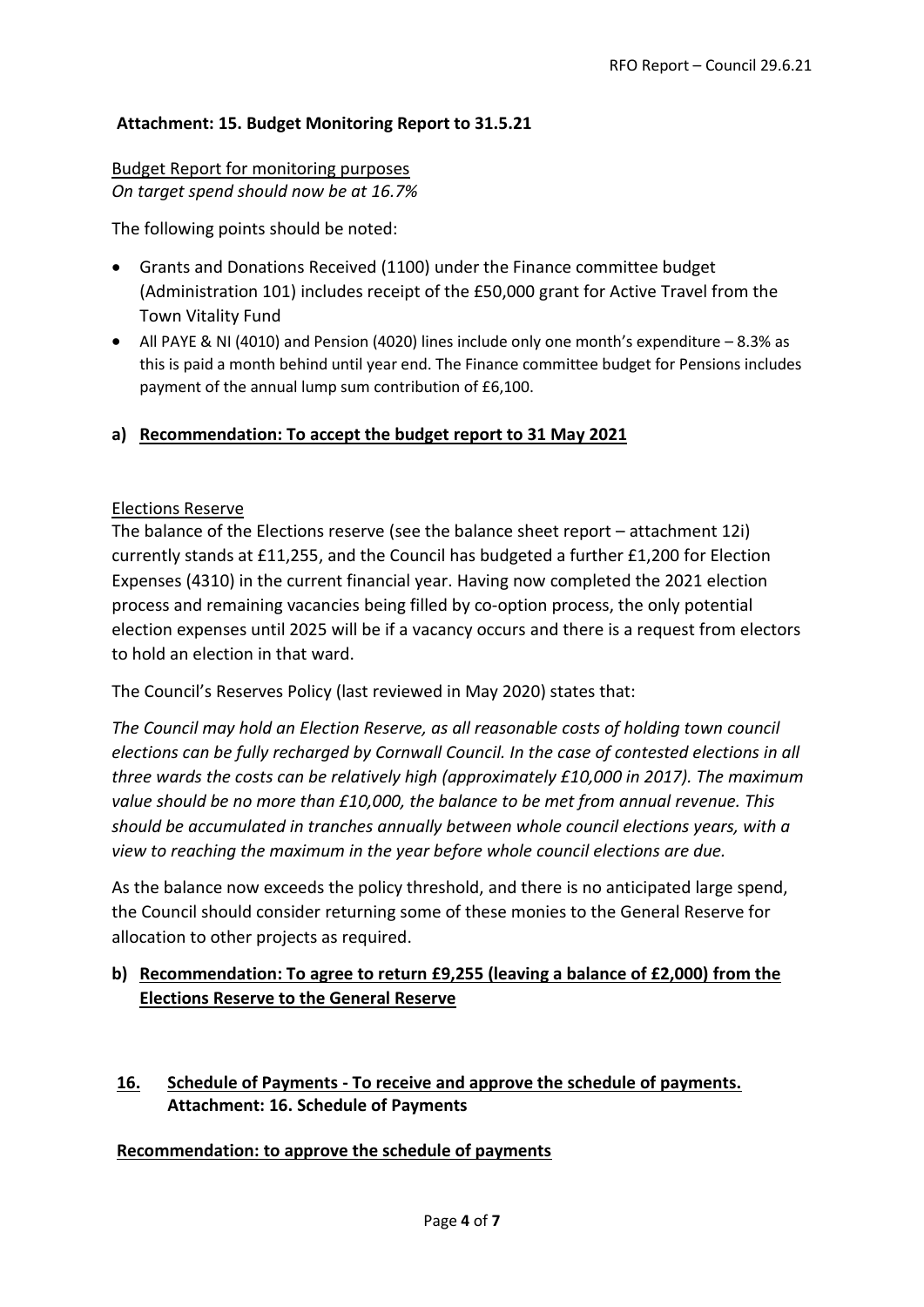# **17. Active Travel** – To appoint a contractor for the Active Travel project

### Background information

Liskeard has long held aspirations to protect and enhance connectivity within the town and the nearby countryside for pedestrians and cyclists, which is included within policies in the Liskeard Neighbourhood Development Plan made in 2018, and further developed by an active travel working group over the last two years.

In January 2021, Liskeard Town Council successfully bid for £50,000 of funding from the Town Vitality Fund administered by Cornwall Council to commission a comprehensive Local Walking and Cycling Infrastructure Plan (LCWIP) for Liskeard. This will include preferred option(s) for a Liskeard multi-use network to encourage local people and visitors to Liskeard to access the town and its surroundings; identifying the preferred option for a town centre cycle hub; and recommendations on enlarging bus stops on Barras Street. The work will include analysis of the current situation, consultation with stakeholders and detailed recommendations and plans which can be used as the basis of funding bids for future active travel measures to provide an alternative to private car use.

### Procurement information

In accordance with the Town Council's Financial Regulations, the tender was advertised on Contracts Finder (a government website allowing organisations nationally to search for information about contracts worth over £10,000 with the government and its agencies) on 4 May 2021, with a closing date for submissions of 1 June 2021. All notices issued during the advertising period were published on our website along with all the tender documentation, to be available to all tenderers. The brief stated the consultant would be appointed on 1 July 2021 for applicants to programme work accordingly.

#### Tender assessment

Seven tenders were received and initially assessed by the panel on Friday 18 June. The panel was made up of Councillors Brooks, Cassidy and Craker, Peter Murnaghan (community) and the Deputy Town Clerk.

|              | <b>Criteria</b>                                                                                                                                                                                                                                     | <b>Score</b> |
|--------------|-----------------------------------------------------------------------------------------------------------------------------------------------------------------------------------------------------------------------------------------------------|--------------|
| A            | Cost (to be completed by December 2021)                                                                                                                                                                                                             | 30%          |
| B            | Demonstration of relevant experience, including track record on active<br>travel, and experience of analysis, consultation and production of detailed<br>plans                                                                                      | 20%          |
| $\mathsf{C}$ | Demonstration of understanding of the brief                                                                                                                                                                                                         | 20%          |
| D            | Extent to which proposed plans credibly set out:<br>Analysis of the current situation<br>Consultation with key stakeholders<br>$\blacksquare$<br>Production of detailed plans which can be used as the basis<br>$\blacksquare$<br>for funding bids. | 20%          |

The evaluation criteria set out in the brief were: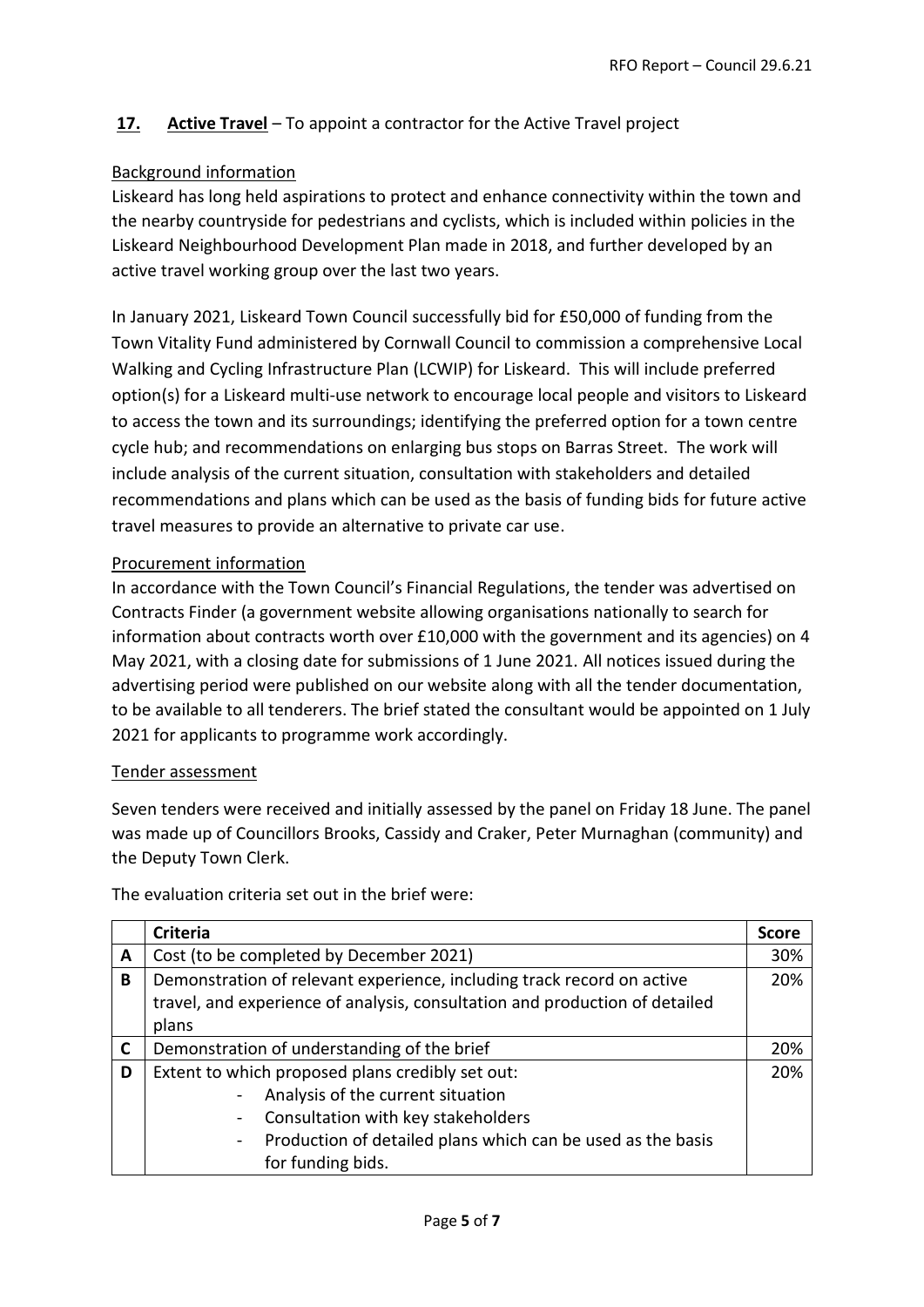The Council is not bound to accept the lowest or any quotation received. Any unspent grant monies must be returned to Cornwall Council, while any expenditure in excess of £50,000 must be covered by the Town Council.

A short list of three contractors was drawn up and a summary of the panel's comments is set out.

| <b>Contractor 1</b> |                                                                                      |
|---------------------|--------------------------------------------------------------------------------------|
| A                   | £49,950 includes 124 days, with work to be completed by $31.3.22 - 3$ scheme         |
|                     | designs                                                                              |
|                     | Panel comments: Very close the budget ceiling and no scope for extras. The project   |
|                     | overruns the initial completion deadline by three months for the final design phase. |
| B                   | Panel comments: Comprehensive experience of producing LCWIPs and strong              |
|                     | record in the field of active travel. Good local knowledge and established working   |
|                     | relationships. Good team with varied skills.                                         |
| C                   | Panel comments: Good understanding of the key aspects of the brief, local            |
|                     | stakeholders and other relevant considerations.                                      |
| D                   | Panel comments: Good use of head cam footage from site visits to address possible    |
|                     | ongoing restrictions due to covid.                                                   |
|                     | Excellent engagement plan for consultation stages using a two-stage process          |
|                     | Handover notes to be provided on scheme designs                                      |
|                     | No specific plans for the cycle hub and Barras Street redesign - these need to be    |
|                     | confirmed                                                                            |

|   | <b>Contractor 2</b>                                                             |
|---|---------------------------------------------------------------------------------|
| A | £47,350 includes 143 days, with work to be completed by 21.12.21                |
|   | Panel comments: Good value for money based on the number of days costed. Small  |
|   | amount of headroom in the budget.                                               |
| B | Panel comments: Good local knowledge and connections, with team based in        |
|   | Cornwall. No specific LCWIP experience but strong production of detailed design |
|   | experience.                                                                     |
|   | Panel comments: Good understanding of public engagement and possible local      |
|   | resistance.                                                                     |
| D | Panel comments: Good communication plan                                         |
|   | Consideration given to obtaining future funding                                 |
|   | Consultation plan very weak/insufficiently detailed – more information to be    |
|   | requested.                                                                      |

| <b>Contractor 3</b> |                                                                                |
|---------------------|--------------------------------------------------------------------------------|
| ⊩ A                 | £39,984.61 includes 86.75 days, with work to be completed by 17.12.21, using   |
|                     | three sub-consultants $-$ up to two routes included                            |
|                     | Panel comments: Although lowest cost, average cost per day is highest. Heavily |
|                     | desk/online based (2 x 1 day site visits included)                             |